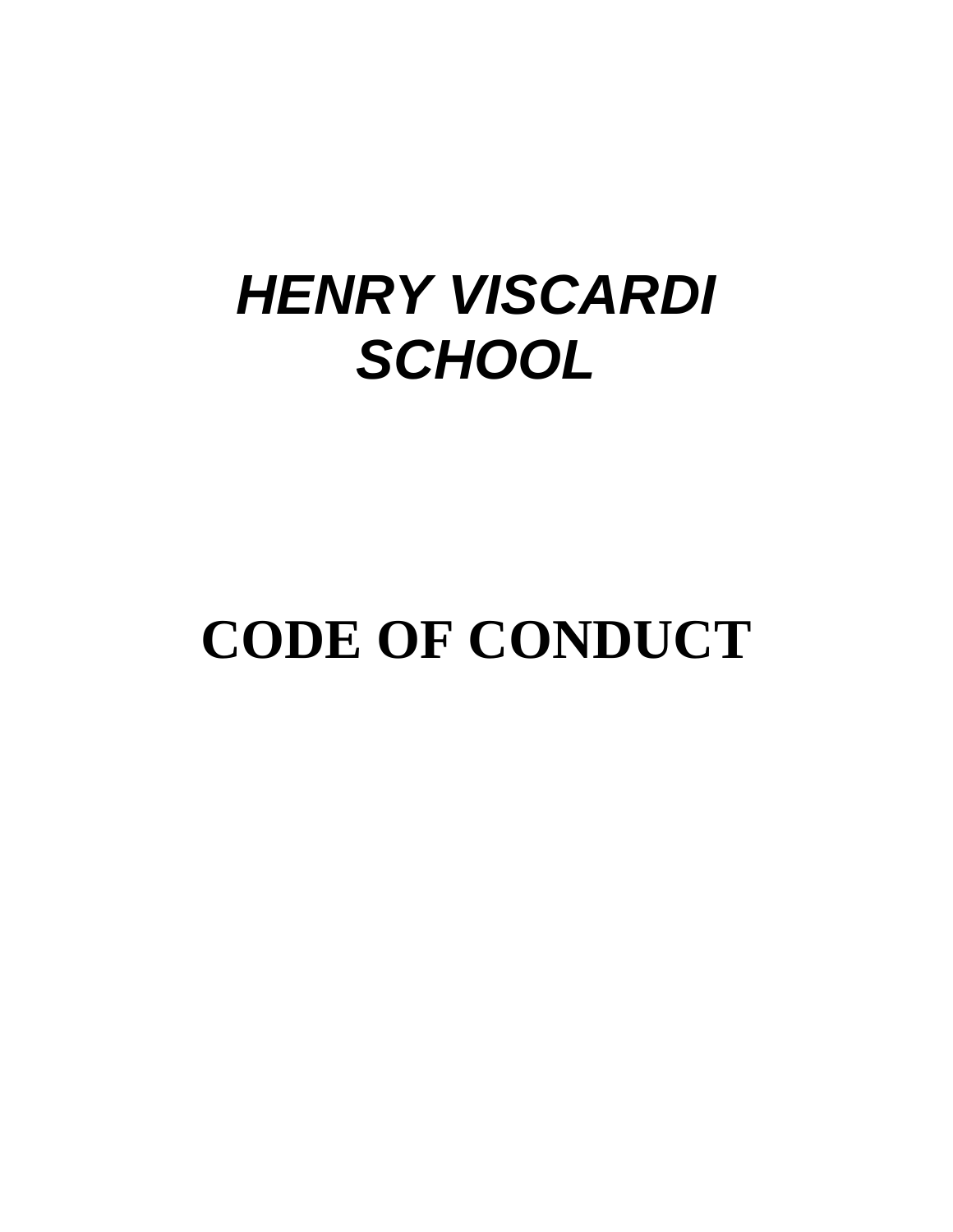# **Code of Conduct Table of Contents**

|                                                          | Page |
|----------------------------------------------------------|------|
| <b>Code of Conduct Introduction</b>                      | 3    |
| <b>Definitions</b>                                       | 3    |
| <b>Students Rights and Responsibilities</b>              | 4    |
| <b>Essential Partners</b>                                | 5    |
| <b>Student Dress Code</b>                                | 6    |
| <b>Expected Student Conduct</b>                          | 7    |
| <b>Reporting Violations</b>                              | 10   |
| <b>Disciplinary Penalities, Procedures and Referrals</b> | 11   |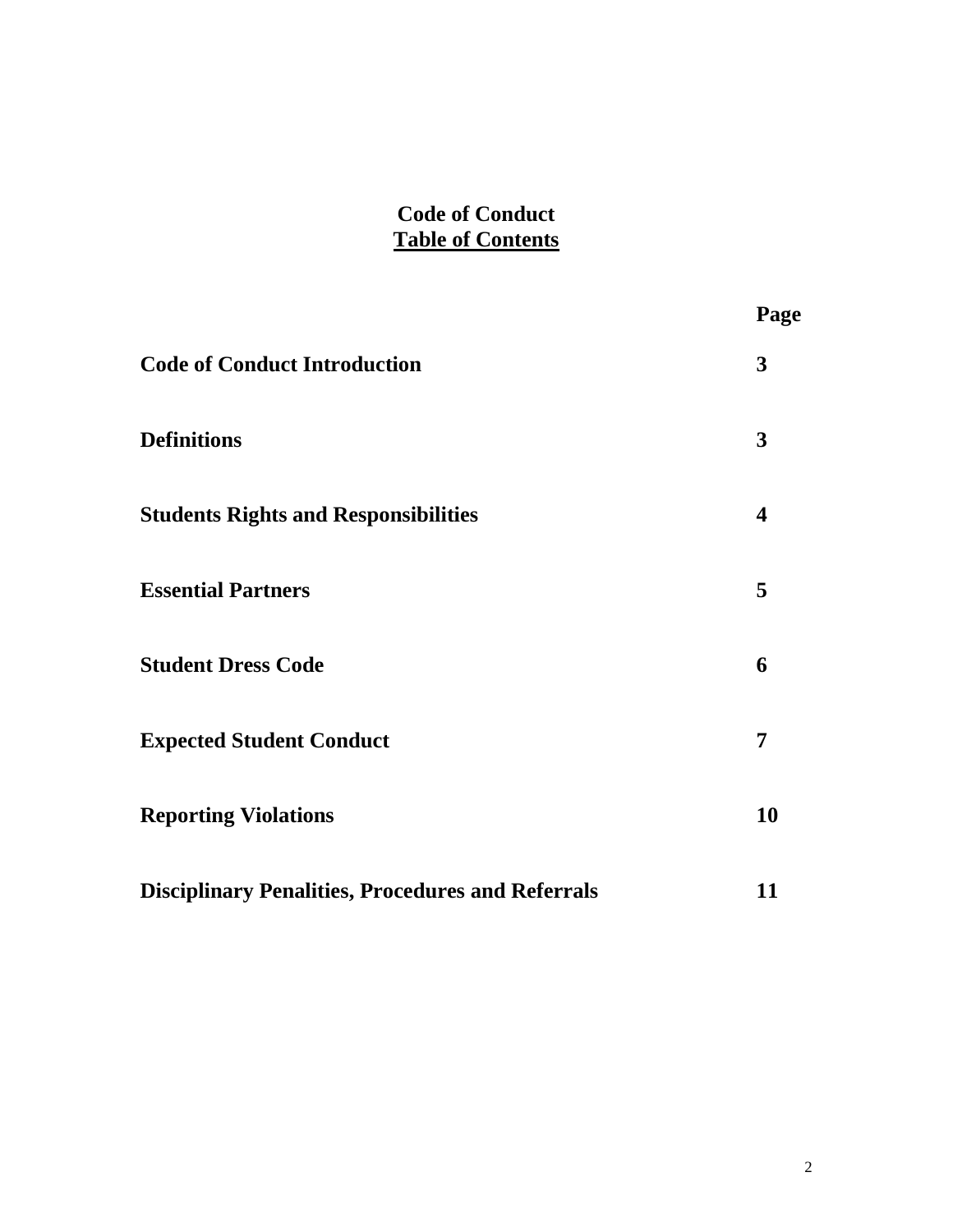# **CODE OF CONDUCT INTRODUCTION**

**The Henry Viscardi School is committed to providing a safe and orderly school environment where students may receive and school personnel may deliver quality educational services without disruption or interference. Responsible behavior by students, teachers, other personnel, parents and other visitors is essential to achieving this goal.**

**Henry Viscardi School has a long-standing set of expectations for conduct on school property and at school functions. These expectations are based on the principles of civility, mutual respect, citizenship, character, tolerance, honesty and integrity.**

**Henry Viscardi School recognizes the need to clearly define these expectations for acceptable conduct on school property, identify the possible consequences of unacceptable conduct, and to ensure that discipline, when necessary, is administered promptly and fairly. To this end, Henry Viscardi School adopts this code of conduct.** 

#### **DEFINITIONS**

#### **For purposes of this code, the following definitions apply.**

**"Disruptive student"** means an elementary or secondary student through the age of 21 who is substantially disruptive of the educational process or substantially interferes with the teacher's authority over the classroom. A substantial disruption of the educational process or substantial interference with a teacher's authority occurs when a student demonstrates a persistent unwillingness to comply with the teacher's instructions or the teacher's classroom behavior rules which repeatedly violates this code of conduct.

**"Parent"** means parent, guardian or person in parental relation to a student.

**"School property"** means in or within any building structure, athletic playing field, playground, parking lot or land contained within the real estate property boundary line of a school on the Campus of Abilities or in or on a school bus.

**"School function"** means any school-sponsored extra-curricular event or activity, including but not limited to field trips.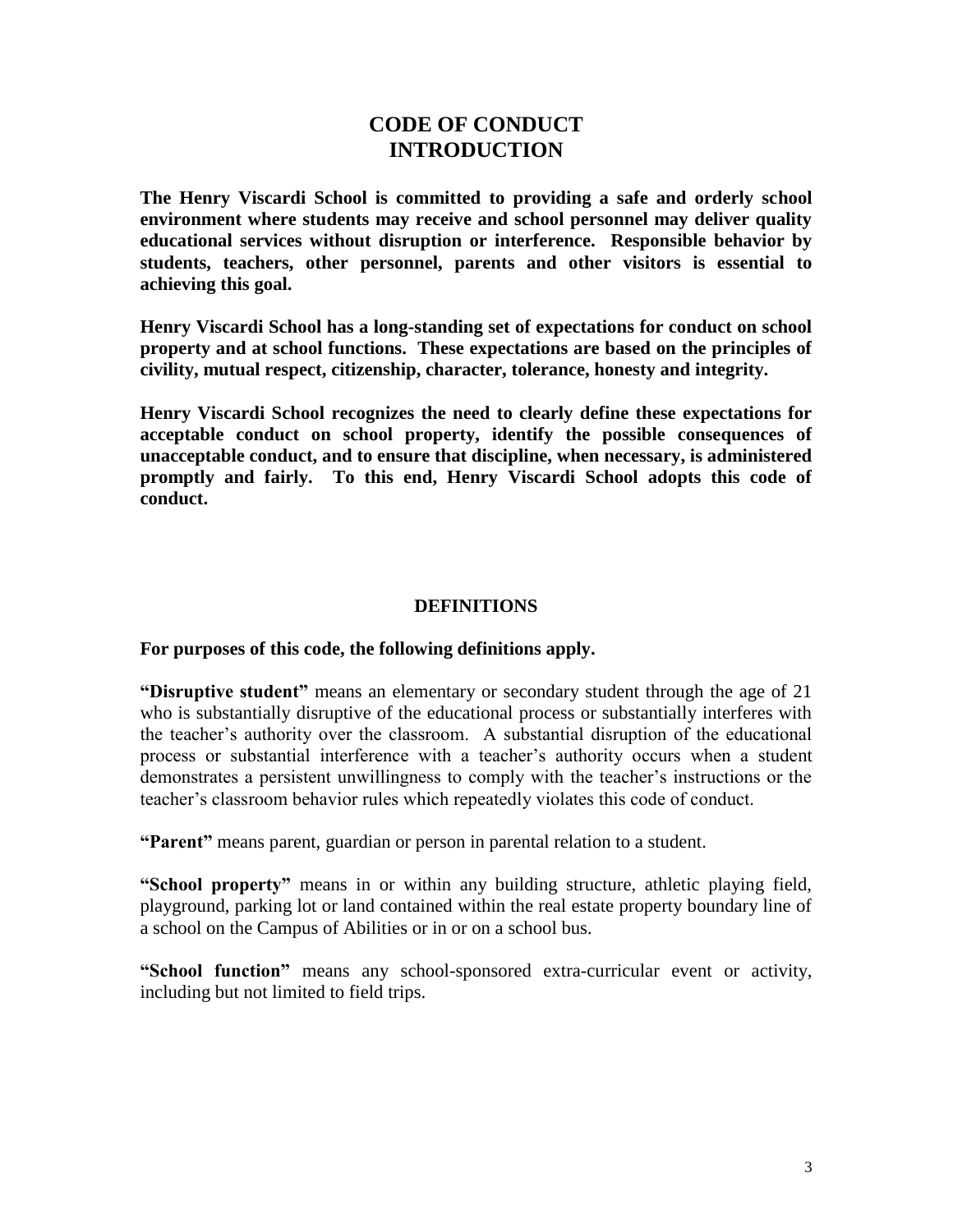**"Violent student"** means a student through the age of 21 who:

- 1. Commits an act of violence upon a school employee, or attempts to do so, or threatens violence.
- 2. Commits, while on school property or at a school function, an act of violence upon another student or any other person lawfully on school property or at the school function, or attempts to do so, or threatens violence.
- 3. Possesses, while on school property or at a school function, a weapon.
- 4. Displays, while on school property or at a school function, what appears to be a weapon.
- 5. Threatens, while on school property or at a school function, to use a weapon.
- 6. Knowingly and intentionally damages or destroys the personal property of any school employee or any person lawfully on school property or at a school function.
- 7. Knowingly and intentionally damages or destroys school campus property.
- 8. Threatens violence against someone or property.

**"Weapon"** means a firearm as defined in 18 USC#92 for purposes, of the Gun-Free Schools Act. It also means any other gun, BB gun, pistol, revolver, shotgun, rifle, machine gun, disguised gun, dagger, dirk, razor, stiletto, switchblade knife, gravity knife, brass knuckles, sling shot, metal knuckle knife, box cutters, cane sword, electronic dart gun, Kung Fu star, electronic stun gun, pepper spray or other noxious spray, explosive or incendiary bomb, or other device, instrument, material or substance that can cause physical injury or death when used to cause physical injury or death.

# **STUDENT RIGHTS AND RESPONSIBILITIES**

Henry Viscardi School's goal is to provide an environment in which a student's rights and freedoms are respected. Henry Viscardi School, therefore, assures students that they shall have all the rights afforded them by federal and state constitutions, statutes and regulations. Henry Viscardi School also recognizes all federal, state and local laws in connection with these rights and reminds students that certain responsibilities accompany these rights.

It shall be the right of each Henry Viscardi School student:

- 1. to have a safe, healthy and orderly school environment;
- 2. to take part in all Henry Viscardi School's activities on an equal basis regardless of race, sex, religion, national origin, or disability;
- 3. to attend school and participate in school programs unless suspended from instruction and participation for legally sufficient cause as determined in accordance with due process of law;
- 4. to have school rules and conditions available for review and, whenever necessary, explanation by school personnel;
- 5. to be suspended from instruction only after his/her rights pursuant to Education Law 3214 have been observed; and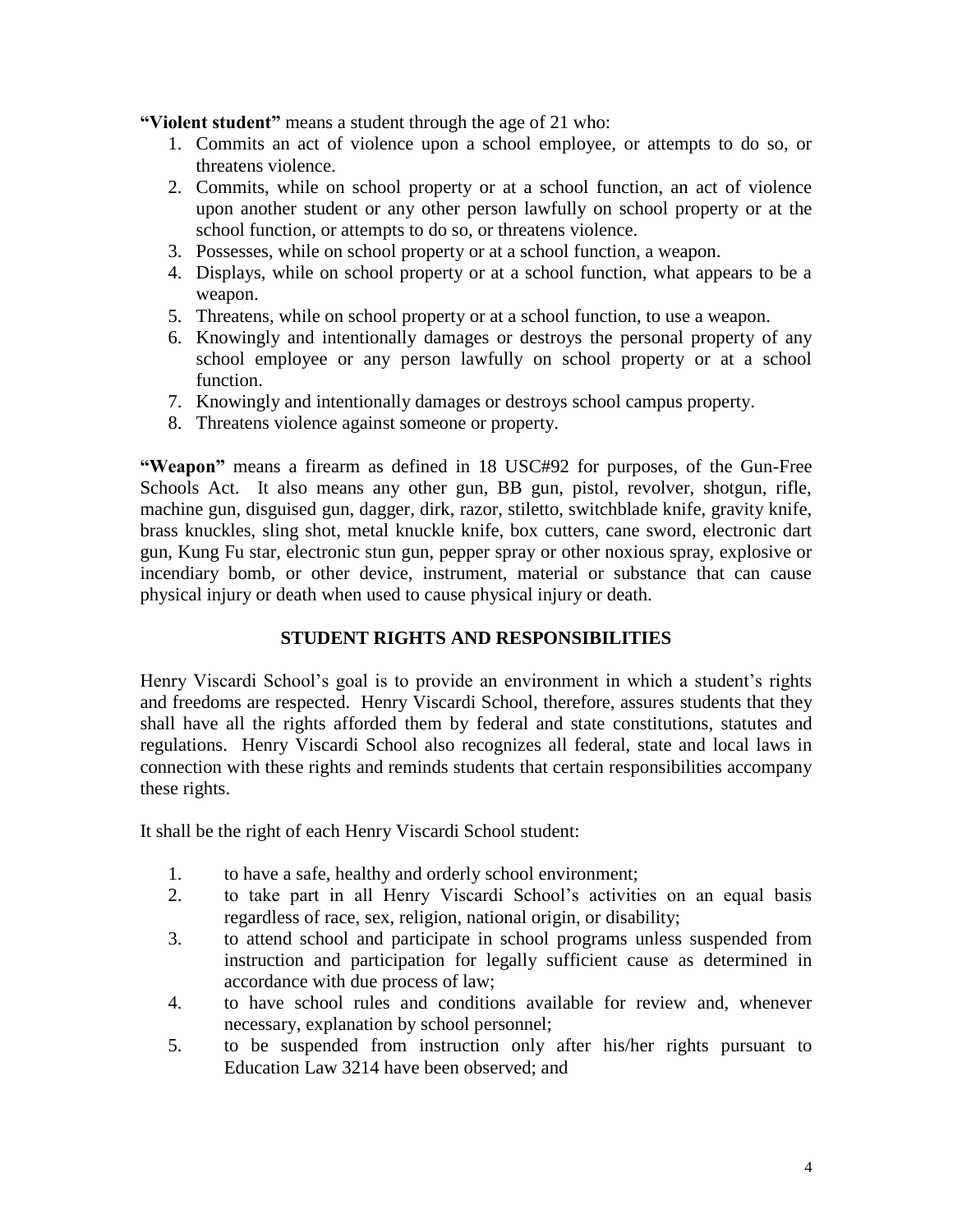6. in all disciplinary matters, to have the opportunity to present his/her version of the facts and circumstances leading to imposition of disciplinary sanctions to the professional staff member imposing such sanction.

It shall be the responsibility of each student:

- 1. to be familiar with and abide by all school policies, rules and regulations pertaining to student conduct;
- 2. to work to the best of his/her ability in all academic and extracurricular pursuits and strive toward the highest level of achievement possible;
- 3. to conduct himself/herself, when participating in or attending schoolsponsored extracurricular events, as a representative of the school and as such hold himself/herself to the highest standards of conduct, demeanor, and sportsmanship, and accept responsibility for his/her actions;
- 4. to seek help in solving problems that might lead to discipline procedures;
- 5. to be in regular attendance at school and in class;
- 6. to contribute to the maintenance of an environment that is conducive to learning and to show due respect to other persons and to property;
- 7. to dress in accordance with acceptable HVS standards;
- 8. to make constructive contributions to the school, and to report fairly the circumstances of school-related issues; and
- 9. to bring to the attention of the appropriate administrator any action that might be harmful to students, i.e. drug use in buildings, students carrying inappropriate objects (weapons), harassment & bullying/cyberbulling or anything that might cause harm to another student.

**ESSENTIAL PARTNERS** are parents, administrators, and teachers, support services personnel and other school staff help to maintain safe and orderly schools.

A. Parents

All parents are expected to:

- 1. Recognize that the education of their child(ren) is a joint responsibility of the parents and the school community.
- 2. Send their children to school ready to participate and learn.
- 3. Ensure their children attend school regularly and on time.
- 4. Ensure absences are excused.
- 5. Insist their children be dressed and groomed in a manner consistent with the acceptable HVS standards.
- 6. Help their children understand that appropriate rules are required to maintain a safe, orderly environment.
- 7. Know school rules and help their children understand them.
- 8. Convey to their children a supportive attitude toward education.
- 9. Build good relationships with school staff, other parents and their children's friends.
- 10. Help their children deal effectively with peer pressure.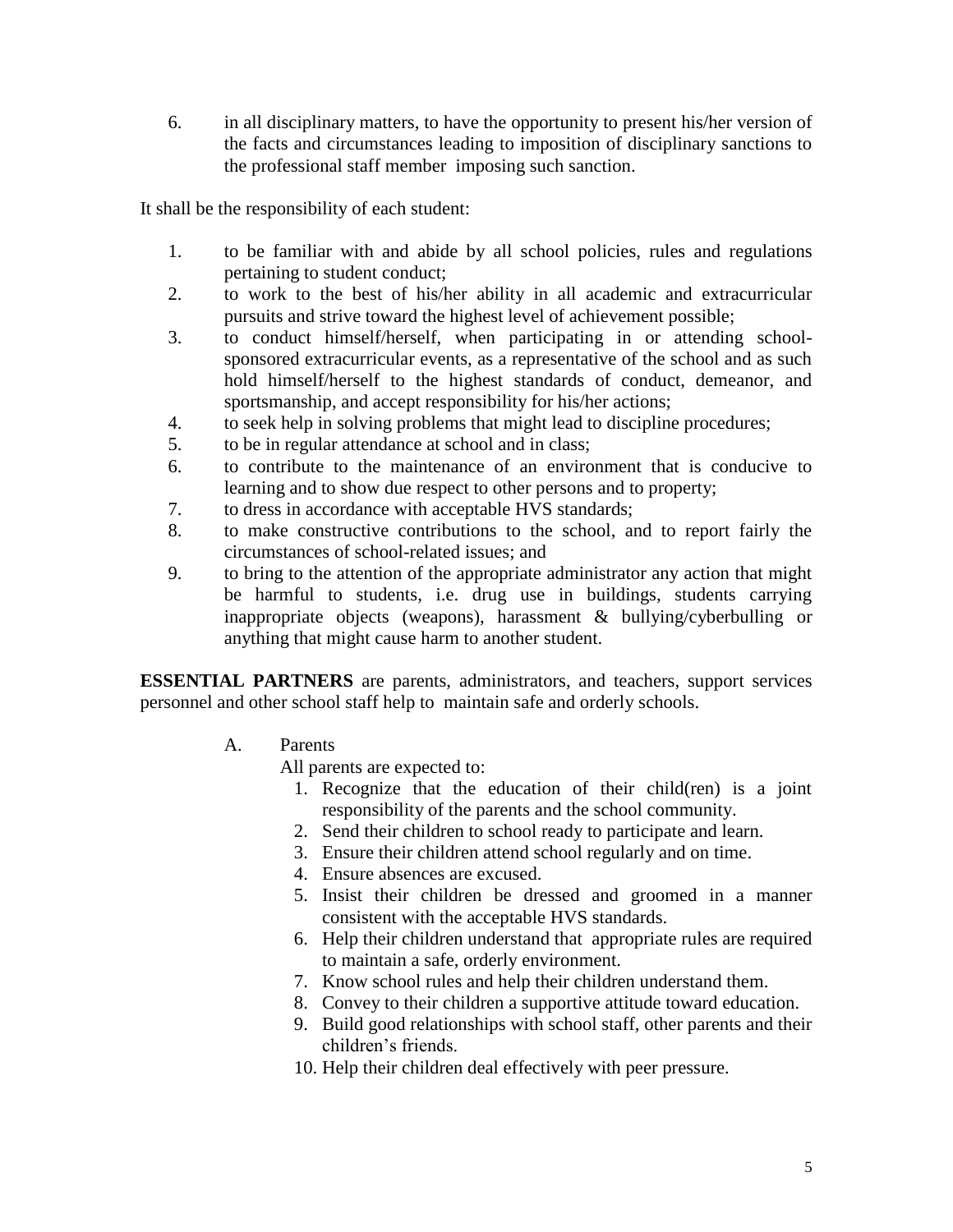- 11. Inform school administration of changes in the home situation that may affect student conduct or performance.
- 12. Provide a place for study and ensure homework assignments are completed.
- B. All Henry Viscardi School Staff/Advisors/Volunteers are expected to:
	- 1. Maintain a climate of mutual respect and dignity, which will strengthen students' self-concept and promote confidence to learn.
	- 2. Demonstrate interest in teaching and concern for student achievement.
	- 3. Know school policies and rules, and enforce them in a fair and consistent manner.

# **STUDENT DRESS CODE**

The responsibility for student dress and general appearance rests with individual students and parents. However, Henry Viscardi School requires students to attend school in appropriate dress that meets health and safety standards and does not interfere with the learning process.

Designated administrative personnel shall have the authority to require a student to change his/her attire should it be deemed inappropriate according to the above guidelines.

All students are expected to give proper attention to personal cleanliness and to dress appropriately for school and school functions. All staff should exemplify and reinforce acceptable student dress and help students develop an understanding of appropriate appearance in the school setting.

A student's dress, grooming and appearance, including hair style/color, jewelry, makeup, and nails, shall:

- 1. Be safe, appropriate and not disrupt or interfere with the educational process.
- 2. Recognize that extremely brief garments such as tube tops, net tops, halter tops, spaghetti straps, plunging necklines (front and/or back) and see-through garments are not appropriate.
- 3. Ensure that underwear is completely covered with outer clothing.
- 4. Excessive use of strong perfume and cologne is not permitted.
- 5. Items that are vulgar, obscene, libelous, or denigrate others on account of race, color, religion, creed, national origin, gender, sexual orientation or disability are not permitted.
- 6. No student shall promote and/or endorse the use of alcohol, tobacco or illegal drugs and/or encourage other illegal or violent activities.

The Principal or his/her designee shall be responsible for informing all students and their parents of the student dress code at the beginning of the school year and any revisions to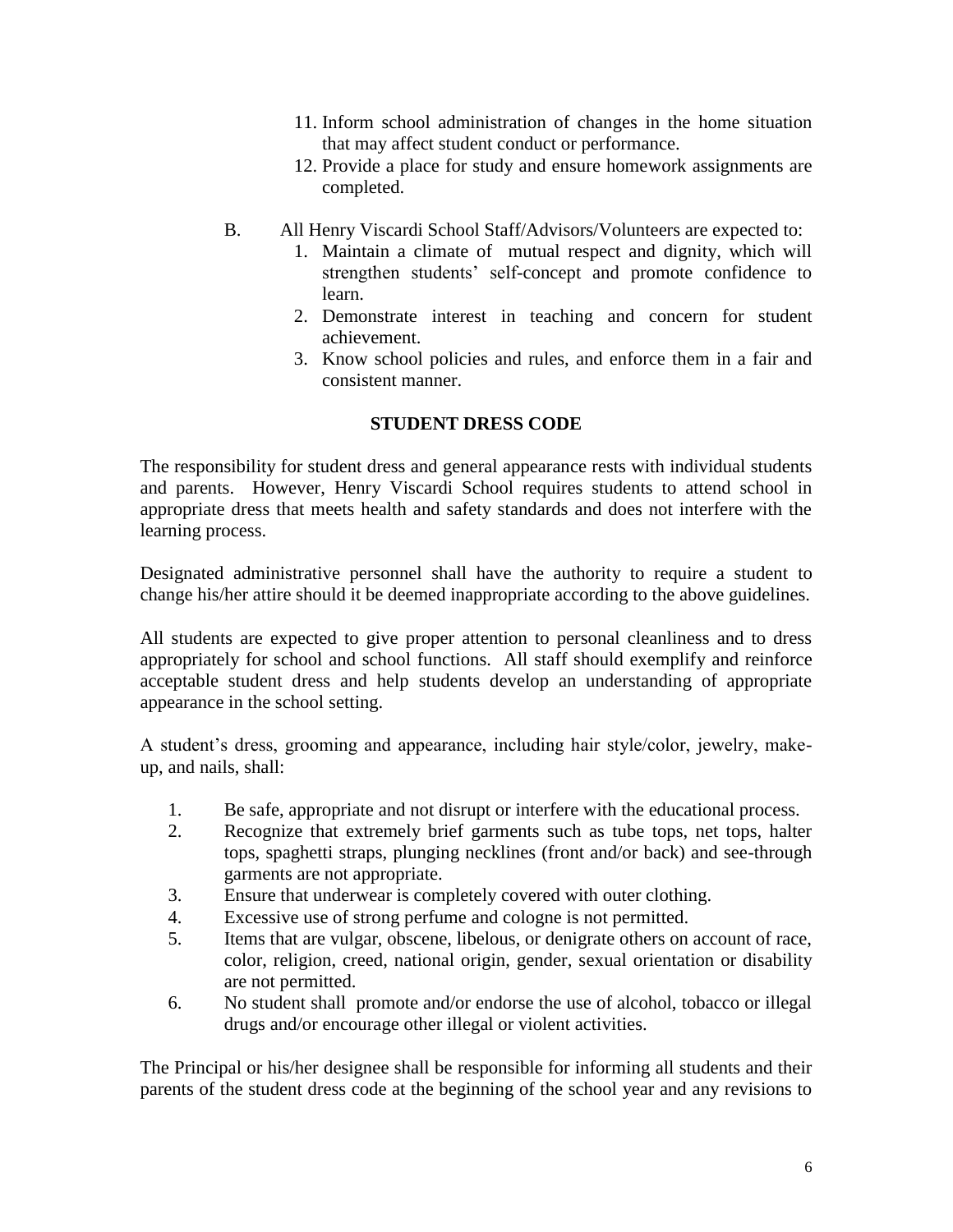the dress code made during the school year. If a teacher believes that a student's dress is inappropriate, he/she will contact an administrator to seek a determination as to appropriateness of the clothing.

Students who violate the student dress code shall be required to modify their appearance by covering or removing the offending item, and if necessary or practical, replacing it with an acceptable item. Any student who refuses to do so shall be subject to discipline, up to and including in-school suspension for the day. Any student who repeatedly fails to comply with the dress code shall be subject to further discipline, up to and including out of school suspension.

# **EXPECTED STUDENT CONDUCT**

Henry Viscardi School expects all students to conduct themselves in an appropriate and civil manner, with proper regard for the rights and welfare of other students, school personnel and other members of the school community, and for the care of school facilities and equipment.

The best discipline is self-imposed, and students must learn to assume and accept responsibility for their own behavior, as well as the consequences of their misbehavior. Henry Viscardi School personnel who interact with students are expected to use disciplinary action only when necessary and to place emphasis on the students' ability to grow in self-discipline.

Henry Viscardi School recognizes the need to make its expectations for student conduct while on school property or engaged in a school function specific and clear. The rules of conduct listed below are intended to do that and focus on safety and respect for the rights and property of others. Students who will not accept responsibility for their own behavior and who violate these school rules will be required to accept the penalties for their conduct.

Students may be subject to disciplinary action, up to and including suspension from school, when they:

- A. Engage in conduct that is disorderly. Examples of disorderly conduct include:
	- 1. Running/speeding in hallways.
	- 2. Making unreasonable noise.
	- 3. Using language or gestures that are profane, lewd, vulgar or abusive.
	- 4. Obstructing vehicular or pedestrian traffic.
	- 5. Engaging in any willful act which disrupts the normal operation of the school community.
	- 6. Trespassing. Students are not permitted in any Abilities building without permission from the administrator.
	- 7. Students are not permitted in any unsupervised classroom.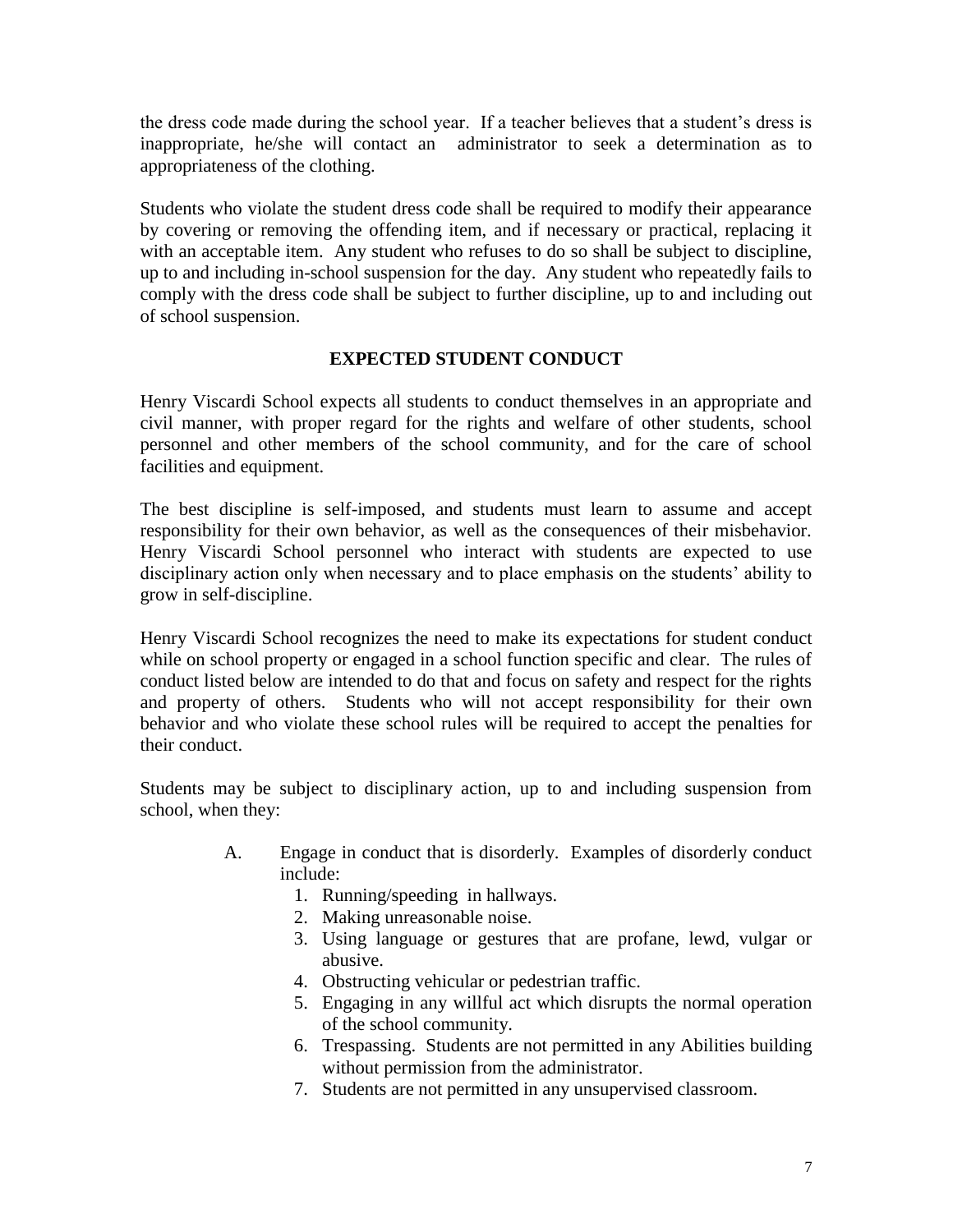- 8. Computer/electronic communications, misuse, including cell phones, tape recorders without permission or any unauthorized use of computers, software, or internet/intranet account, accessing inappropriate websites; or any other violations of Henry Viscardi School acceptable use policy. For details, see attached AUP (Acceptable Use Policy).
- B. Engage in conduct that is insubordinate. Examples of insubordinate conduct include:
	- 1. Failing to comply with the directions of teachers, school administrators or other school employees in charge of students or otherwise demonstrating disrespect.
	- 2. Lateness, missing or leaving school/class without permission.
	- 3. Skipping detention.
- C. Engage in conduct that is disruptive. Examples of disruptive conduct include:
	- 1. Failing to comply with the directions of teachers, school administrators or other school personnel in charge of students.
	- 2. Do not touch the properties of others without permission, (wheelchair, communication devices, crutches, etc.).
- D. Engage in conduct that is violent. Examples of violent conduct include:
	- 1. Committing an act of violence (such as using your wheelchair or crutches as a weapon, hitting, kicking, punching, and scratching) upon a teacher, administrator or other school employee, attempting to do so, or threatening to do so.
	- 2. Committing an act of violence (such as using your wheelchair or crutches as a weapon, hitting, kicking, punching, and scratching) upon another student or any other person lawfully on school property, attempting to do so or threatening to do so.
	- 3. Possessing a weapon. Authorized law enforcement officials are the only persons permitted to have a weapon in their possession while on school property or at a school function.
	- 4. Display what appears to be a weapon.
	- 5. Threatening to use any weapon.
	- 6. Intentionally damaging or destroying the personal property/equipment, including graffiti or arson, of a student, teacher, administrator, other employee or any person lawfully on school property.
	- 7. Intentionally damaging or destroying school property.
- E. Engage in any conduct that endangers the safety, morals, health or welfare of others. Examples of such conduct include:
	- 1. Lying to school personnel or any form of forgery.
	- 2. Stealing the property of other students, school personnel or any other person lawfully on school property or attending a school function.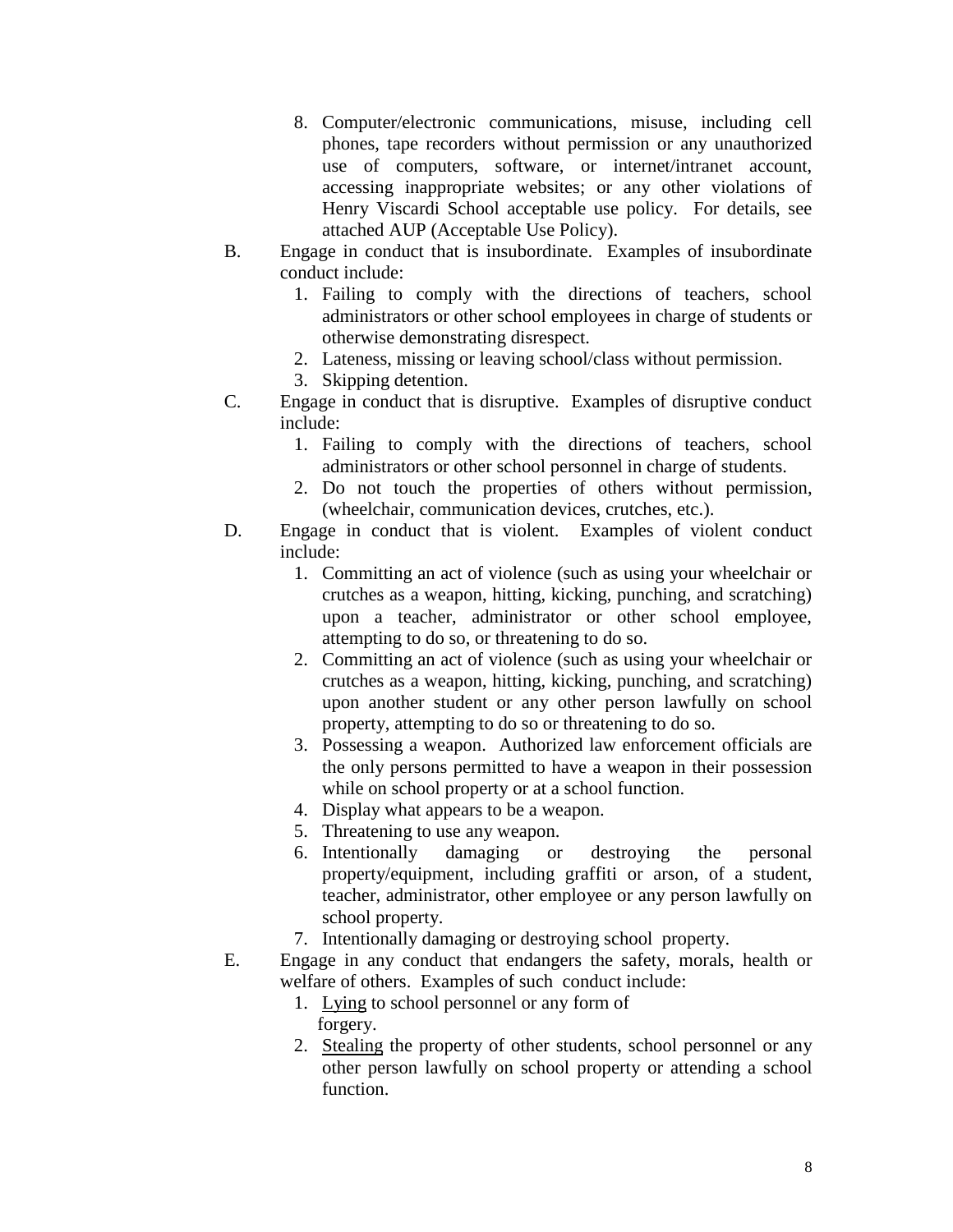- 3. Defamation, which includes making false or unprivileged statements or representations about an individual or identifiable group of individuals that harm the reputation of the person or the identifiable group by demeaning them.
- 4. Discrimination, which includes the use of race, color, creed, national origin, religion, gender, sexual oritentation or disability as a basis for treating another in a negative manner.
- 5. Harassment/Bullying, which includes a sufficiently severe action or persistent, pervasive pattern of actions or statements directed at an identifiable individual or group which are intended to be, or which a reasonable person would perceive as ridiculing or demeaning.
- 6. Bullying/Cyberbullying, that is, harrassment or bullying that occurs through electronic communications including, but not limited to, text/picture messages, social media messages (i.e. Facebook), sexting, outing, or posting pictures online or creating a web site about someone else.
- 7. Hazing, which includes any intentional or reckless act directed against another for the purpose of initiation into, affiliating with or maintaining membership in any school sponsored activity, organization, club or team.
- 8. Selling, using or possessing obscene material.
- 9. Using vulgar or abusive language, cursing or swearing.
- 10. Smoking a cigarette, cigar, pipe or using chewing or smokeless tobacco.
- 11. Possessing, consuming, selling, distributing or exchanging alcoholic beverages or illegal substances, or being under the influence of either. "Illegal substances" include, but are not limited to, inhalants, marijuana, cocaine, LSD, PCP, amphetamines, heroin, steroids, look-alike drugs, and any substances commonly referred to as "designer drugs."
- 12. Inappropriately using or sharing prescription and over-thecounter drugs.
- 13. Indecent exposure, that is, exposure to sight of the private parts of the body in a lewd or indescent manner.
- 14. Initiating a report warning of fire or other catastrophe without valid cause, misuse of 911, or discharging a fire extinguisher.
- 15. Unsafe use of wheelchairs, such as speeding, etc.
- 16. Cell phones are **not allowed** to be used in the building during the school day  $(8:30 \text{ AM} - 3:15 \text{ PM})$ . Use of cell phones for calls, text messaging, videos, photos is strictly **prohibited**.
- F. Engage in misconduct while on a school bus. The bus is considered an extension of the school domain. Therefore, all rules in the code of conduct apply to students on the school bus. It is crucial for students to behave appropriately while riding on district buses, to ensure their safety and that of other passengers and to avoid distracting the bus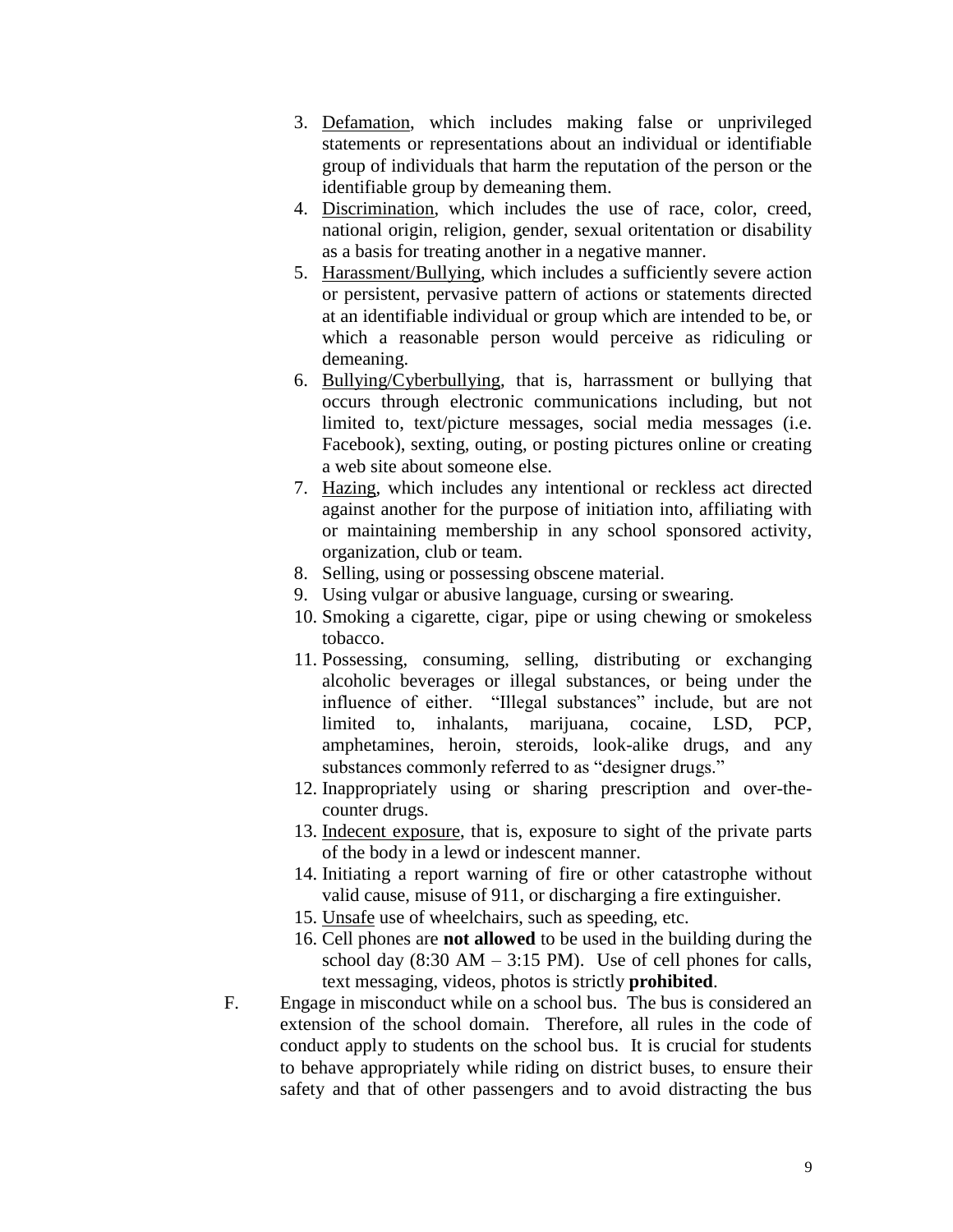driver. Students are required to conduct themselves on the bus in a manner consistent with established standards for classroom behavior. Excessive noise, pushing, shoving and fighting and/or any other inappropriate behaviors will not be tolerated.

- G. Engage in any form of academic misconduct. Examples of academic misconduct include but are not limited to:
	- 1. Plagiarism
	- 2. Cheating
	- 3. Copying
	- 4. Altering records
	- 5. Assisting another student in any of the above actions

#### **REPORTING VIOLATIONS**

All students are expected to promptly report violations of the code of conduct to a teacher, guidance counselor, the Principal or his or her designee. Any student observing a student possessing a weapon, alcohol or illegal substance on school property or at a school function shall report this information immediately to a teacher, the Principal, the Principal's designee or school personnel.

#### **Reporting Incidents of Discrimination, Harassment and Bullying**

Students who have been bullied, harassed or discriminated against, parents whose children have been bullied, harassed or discriminated against, or other students or staff who observe bullying, harassing or discriminating behavior are encouraged and expected to make a verbal and/or written complaint to any school personnel, including one of the Dignity Act Coordinators.

#### **Dignity Act Coordinator Contact Information**

| <b>Name</b>      | <b>Contact Information</b> |
|------------------|----------------------------|
| Monica Snyder    | 516-465-1698               |
| Jessica Biondo   | 516-465-1684               |
| Angelo Zegarelli | 516-465-1695               |

All Henry Viscardi School staff who are authorized to impose disciplinary sanctions are expected to do so in a prompt, fair and lawful manner. School staff who are not authorized to impose disciplinary sanctions are expected to promptly report violations of the code of conduct to their supervisor, who shall in turn impose an appropriate disciplinary sanction, if so authorized, or refer the matter to a staff member who is authorized to impose an appropriate sanction.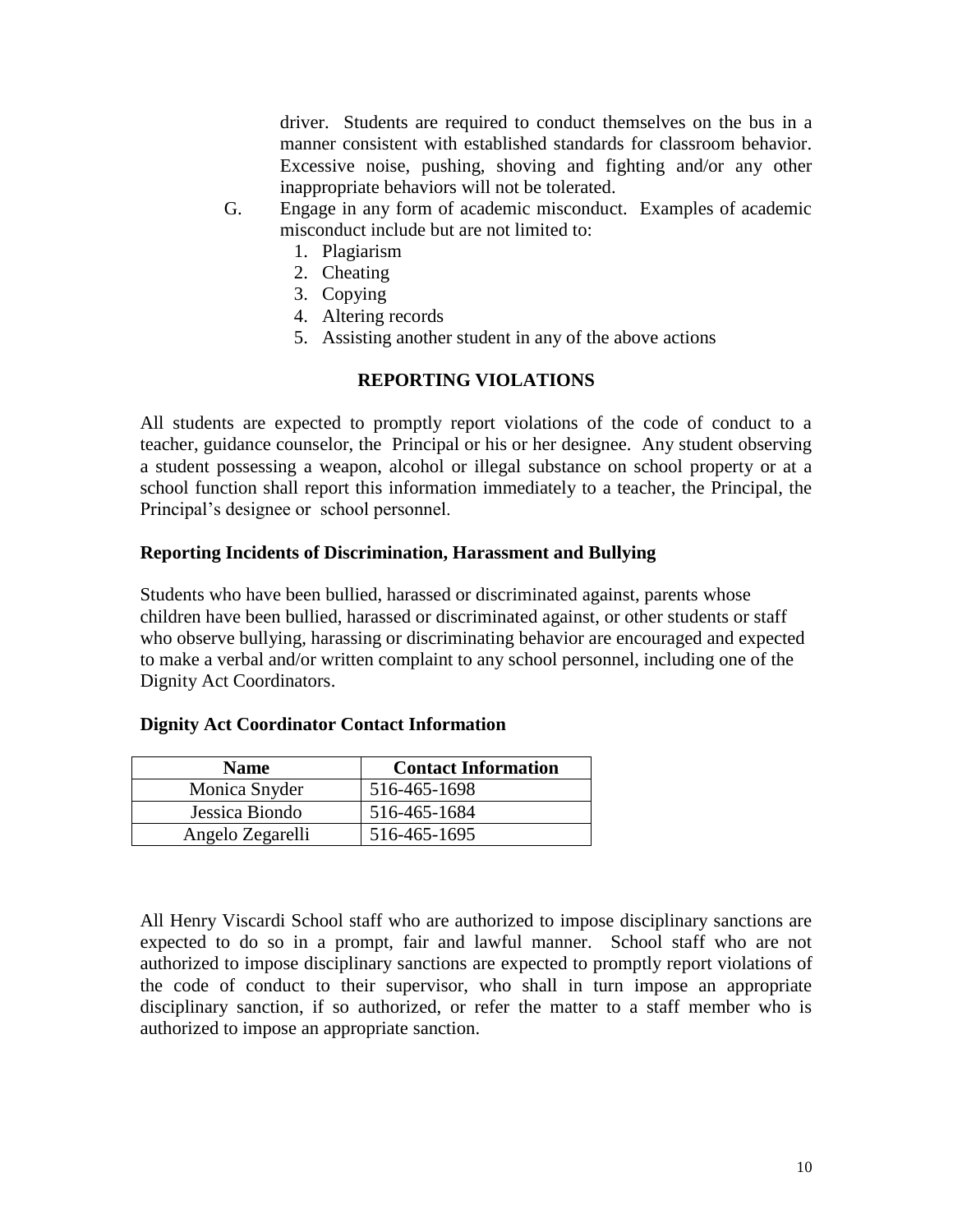Any weapon, alcohol or illegal substance found shall be confiscated immediately, followed by notification to the parent of the student involved and the appropriate disciplinary sanction as referred to by the law.

The Principal or his/her designee shall notify the appropriate local law enforcement agency of those code violations that constitute a crime pursuant to New York penal law and substantially affect the order or security of a school as soon as practical, but in no event later than the close of business the day the Principal or his/her designee learns of the violation. The notification may be made by telephone, followed by a letter mailed on the same day as the telephone call is made. The notification must identify the student and explain the conduct that violated the code of conduct and constituted a crime.

# **DISCIPLINARY PENALTIES, PROCEDURES AND REFERRALS**

Discipline is most effective when it deals directly with the problem at the time and place it occurs, and in a way that students view as fair and impartial. School personnel who interact with students are expected to use disciplinary action only when necessary and to place emphasis on the students' ability to grow in self-discipline.

Disciplinary action, when necessary, will be firm, fair and consistent so as to be the most effective in changing student behavior. In determining the appropriate disciplinary action, school personnel authorized to impose disciplinary penalties will consider the following:

- 1. The student's age.
- 2. The nature of the offense and the circumstances which led to the offense.
- 3. The student's prior disciplinary record.
- 4. The effectiveness of other forms of discipline.
- 5. Information from parents, teachers and/or others, as appropriate.
- 6. Other extenuating circumstances.

As a general rule, discipline will be progressive. This means that a student's first violation will usually merit a lighter penalty than subsequent violations.

If the conduct of a student is related to a disability or suspected disability, the student shall be referred to the Committee on Special Education and discipline, if warranted, shall be administered consistent with the separate requirements of this code of conduct for disciplining students with a disability or presumed to have a disability. A student identified as having a disability shall not be disciplined for behavior related to his/her disability.

# A. Penalties

Students who are found to have violated the school's code of conduct may be subject to the following penalties, either alone or in combination. The school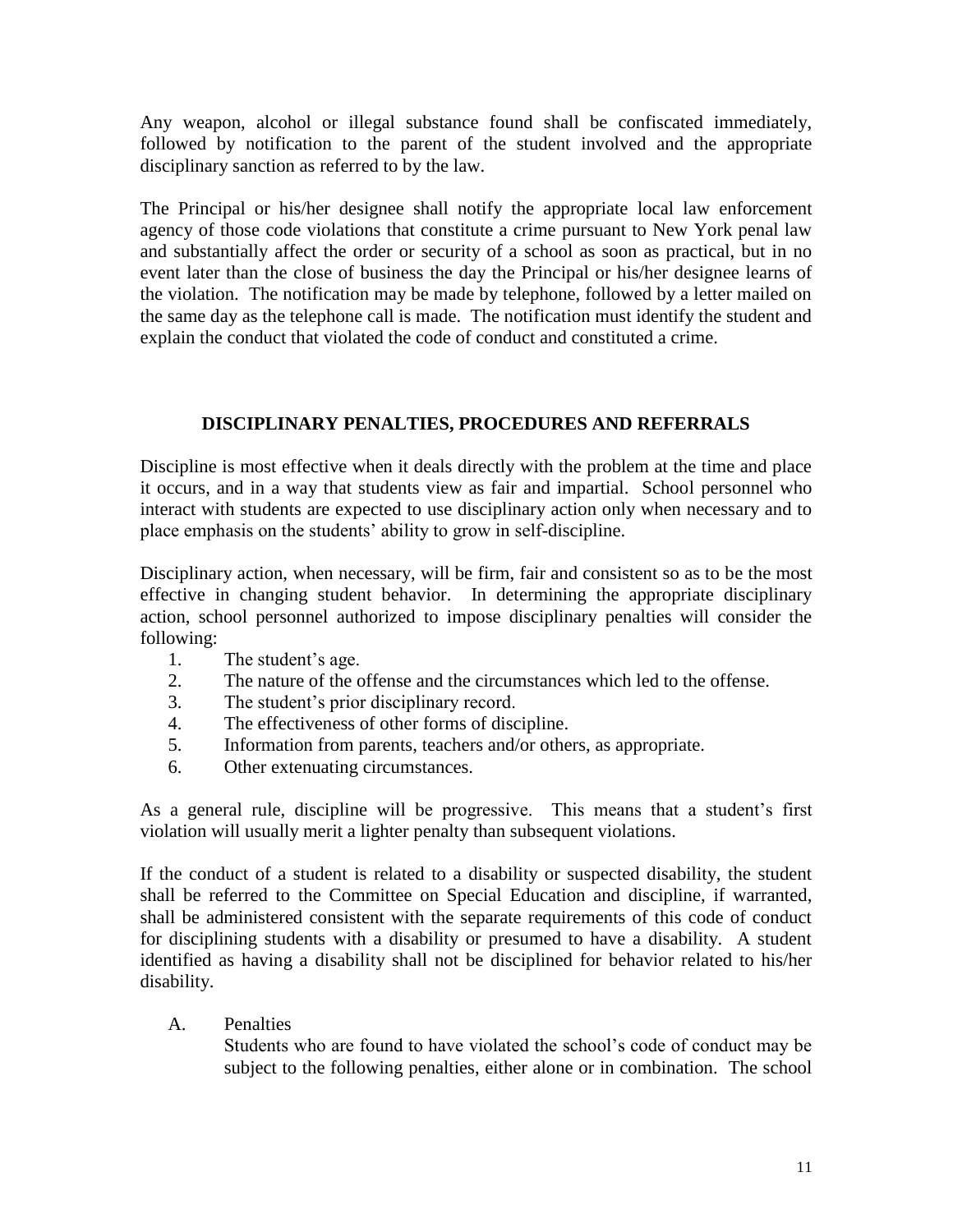personnel identified after each penalty are authorized to impose that penalty, consistent with the student's right to due process.

- 1. Oral warning any member of the school staff
- 2. Written warning teachers, principal, and other administrators
- 3. Written notification to parent teachers, principals, and other administrators
- 4. Detention teachers, principals, and other administrators
- 5. Suspension from transportation transportation supervisor, principal, and other administrators
- 6. Suspension from athletic participation principal and other administrators
- 7. Suspension from social or extracurricular activities teacher, club advisor, coach, principals, and other administrators
- 8. Suspension of other privileges principal and other administrators
- 9. In-school suspension administrators
- 10. Removal from classroom teacher, principal, and other administrators
- 11. Short-term (five days or less) suspension from school administrators
- 12. Long-term (more than five days) suspension from school administrators
- B. Short-Term Suspension from School. [5 days or less]

When the Executive Director or Principal ["suspending authority"]

proposes to suspend a student charged with misconduct for five days or less pursuant to Education Law 3214[3], the suspending authority must immediately notify the student orally. If the student denies the misconduct, the suspending authority must provide an explanation of the basis for the proposed suspension. The suspending authority must also notify the student's parents in writing that the student will be suspended from school. The written notice must be provided by personal delivery, express mail delivery, or some other means that is reasonable, calculated to assure receipt of the notice within 24 hours of the decision to suspend, at the last known address for the parents. Where possible, notice should also be provided by telephone. This verbal notification shall in no way be considered a substitute for the required written notice.

The notice shall provide a description of the charges against the student and the incident giving rise to the suspension and shall inform the parents of the right to request an immediate informal conference with the principal. Both the notice and informal conference shall be in the dominate language of mode of communication used by the parents At the conference, the parents shall be permitted to ask questions of complaining witnesses under such procedures as established by the Principal.

Parents who are not satisfied with the principal's decision and who wish to pursue the matter must file a written appeal to the Executive Director within five [5] business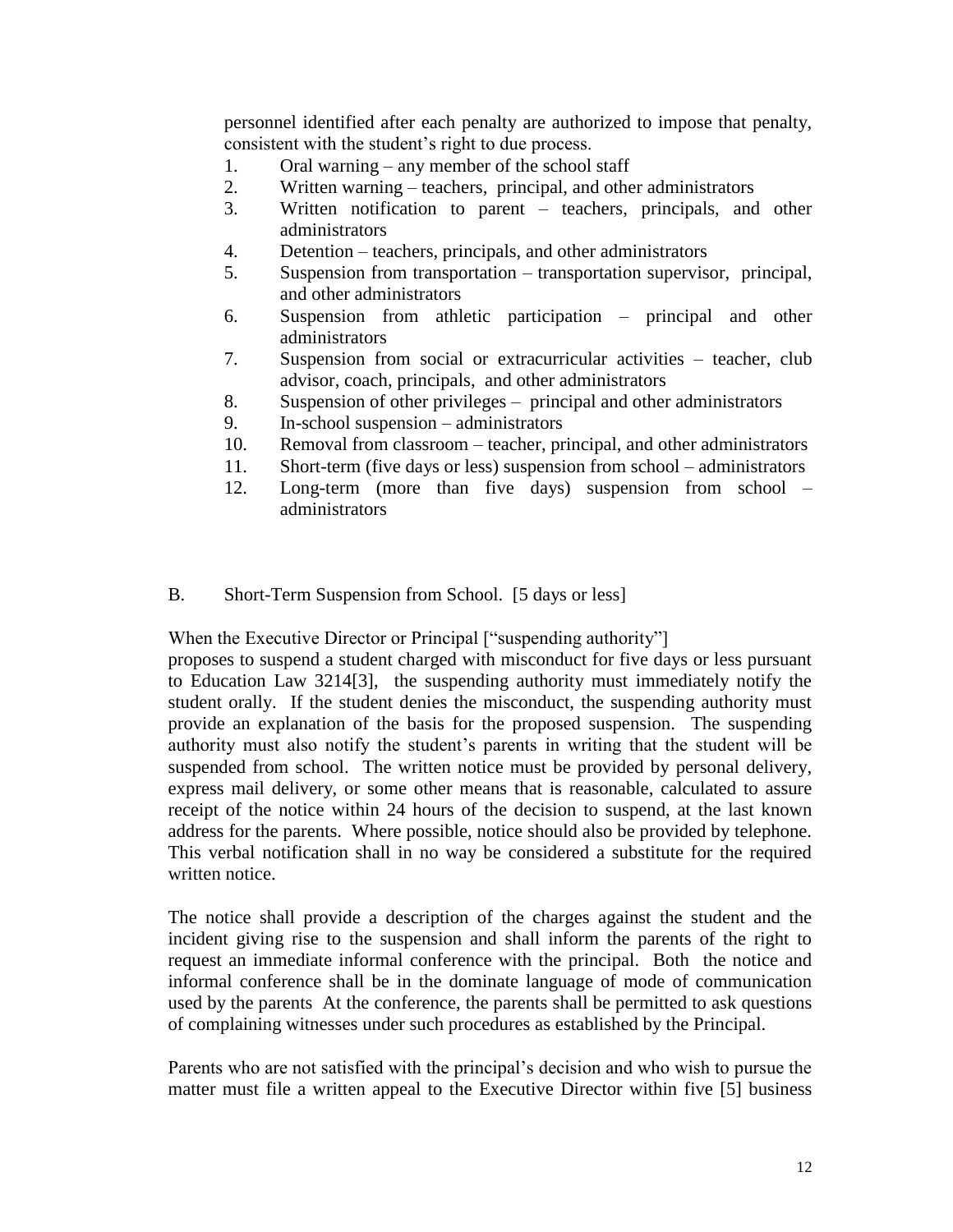days from the rendering of the decision. The Executive Director shall issue a written decision.

#### **C.Procedures**

The amount of due process a student is entitled to receive before a penalty is imposed depends on the infraction. In all cases, regardless of the penalty imposed, the school personnel authorized to impose the penalty must inform the student of the alleged misconduct and must investigate, to the extent necessary, the facts surrounding the alleged misconduct. All students will have an opportunity to present their version of the facts to the school personnel imposing the disciplinary penalty in connection with the imposition of the penalty.

Students who are to be given penalties other than an oral warning, written warning or written notification to their parents are entitled to additional rights before the penalty is imposed. These additional rights are explained below.

# **1. Detention**

Henry Viscardi School believes that detention is an effective method of discipline for students. A student who violates the student disciplinary code may be assigned detention by the Principal or his/her designee. A list of those on detention can be found on the daily absentee sheet. In order for a student to be placed on long term detention, the Principal and the parent or guardian must be notified to confirm that there is not parental objection to the penalty.

# **2. Suspension from Transportation**

Henry Viscardi School believes it is crucial for students to behave appropriately while riding on buses, to ensure their safety, that of other passengers, and the fewest possible distractions for bus drivers.

Since the school bus that transports your child to and from school each day is governed by each individual school district, all concerns and issues are directed towards each D.O.T. Children are required to conduct themselves on the bus in a manner consistent with established standards for classroom behavior. Excessive noise, pushing, shoving and fighting will not be tolerated. It is important that those waiting for buses conduct themselves properly in respect to the rights and property of others.

If a child does not conduct himself/herself properly on a bus, such instances shall be brought to the attention of the administrator by the bus driver, and violations will be cited to their bus companies and school district. Repeat offenders are written up by their drivers and matrons. Disciplinary problems are solved between parents, school districts and HVS Administrators.

Children who become a serious disciplinary problem may have their riding privileges suspended by the administrators. In such cases, the parents(s) or guardian(s) of the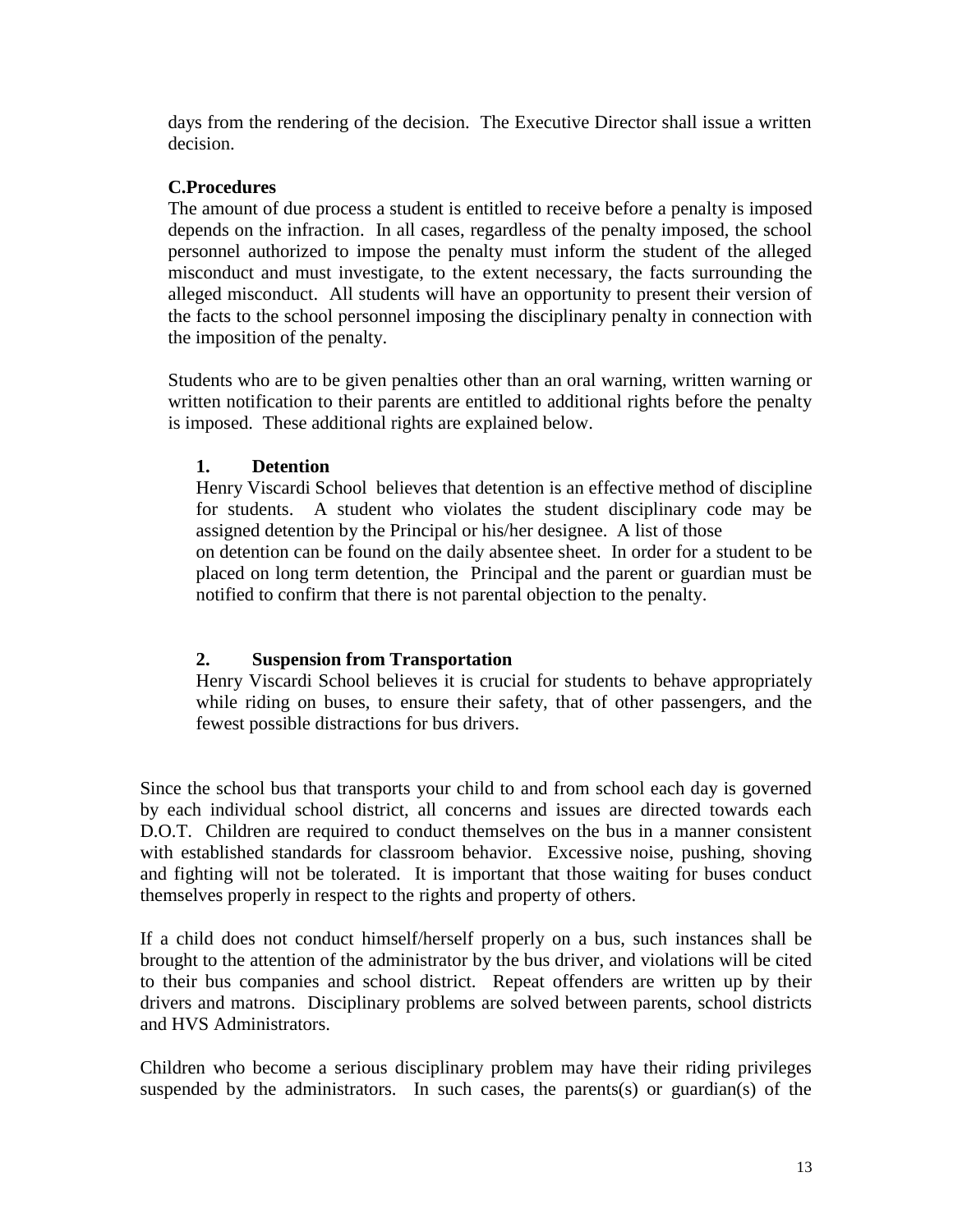children involved become responsible for seeing that their children get to and from school safely. Should the suspension from transportation amount to a suspension from attendance, Henry Viscardi School will make appropriate arrangements to provide for the student's education. Any such suspension shall be in accordance with the provisions of the Education Law.

# 3. **In-School Suspension**

The Henry Viscardi School recognizes the school must balance the need of students to attend school and for order in the classroom to establish an environment conducive to learning. As such, Henry Viscardi School authorizes the Administration to place students who would otherwise be suspended from school as the result of a code of conduct violation in "in-school suspension."

A student subjected to an in-school suspension is not entitled to a full hearing pursuant to Education Law #3214. However, the student and the student's parent will be provided with a reasonable opportunity for an informal conference with the school official imposing the in-school suspension to discuss the conduct and the penalty involved.

Students may be assigned to in-school suspension for a specified period of time. Students may not attend classes during this time unless a special request is made by a teacher and that request is approved by an administrator.

- 1. At the discretion of Administration, a student who would otherwise be subject to a suspension from attendance as the result of a disciplinary infraction may be placed on in-school suspension for a period not to exceed five (5) school days.
- 2. Prior to the imposition of an in-school suspension, the Administration shall provide the student with an opportunity to explain the facts and circumstances surrounding the alleged infraction leading to the imposition of an in-school suspension.
- 3. Upon imposition of an in-school suspension, the student's parent shall be notified in writing of the dates of the suspension and the reasons therefore. The parent shall be given the opportunity for a conference with the principal or his/her designee.
- 4. The student's teachers will be notified in writing that assignments for the period of suspension should be sent to the suspension room.
- 5. The suspended student shall report at the beginning of the next school day following the imposition of a suspension. He/she must come prepared with books, materials and long term assignments.
- 6. The student will remain in the suspension room during the full school day. He/she must be prepared to work the entire day.
- 7. The suspension room will retain an atmosphere of quiet, conducive to study with strict rules of behavior.
- 8. Completed assignments will be turned into the administrator.